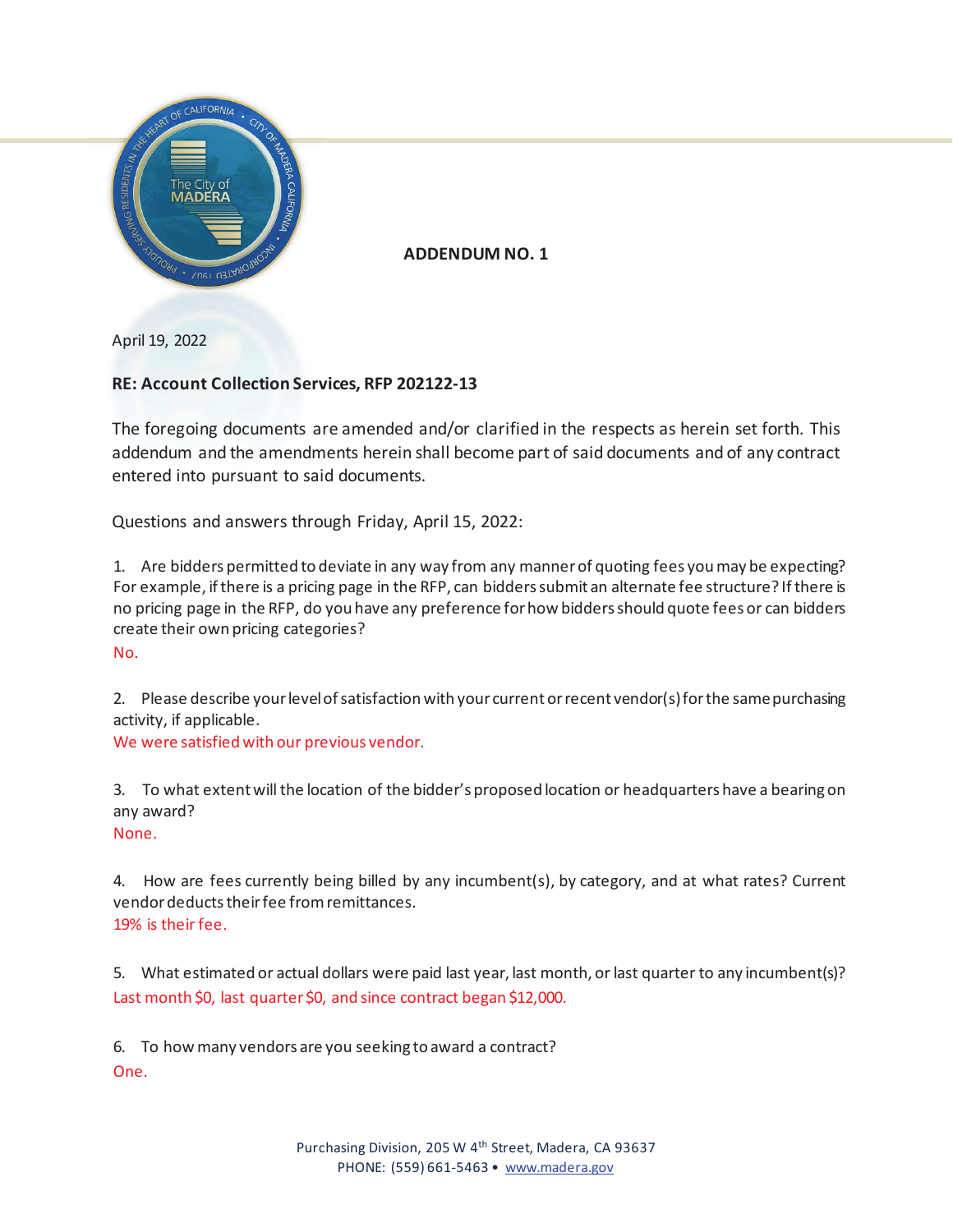7. To what extent are these accounts owed by private consumers versus commercial businesses? 90% private and 10% commercial.

8. What collection attempts are performed or will be performed internally prior to placement? We send out delinquent notices.

9. What is the average age of accounts at placement (at time of award and/or on a going-forward basis), by category?

120 days.

10. What billing servicer do you utilize? DataProse.

11. Have all cases been fully adjudicated by the time of placement? Yes.

12. If applicable, will accounts held by any incumbent(s) or any backlog be moved to any new vendor(s) as a one-time placement at contract start up? Yes.

13. What is your case management/accounting software system of record? Tyler MUNIS.

14. Who is your electronic payment/credit card processing vendor? Paymentus.

15. What process should a vendor follow, or which individual(s) should a vendor contact, to discuss budgetneutral services outside of the scope of this procurement, but related to it, designed to recover more debt prior to outside placement and lower collection costs?

Contact Alma Lomeli, Utility Billing Supervisor, and Jennifer Stickman, Procurement Services Manager.

16. How do your current processes and/or vendor relationship(s) systematically determine if the death of a responsible party has occurred?

We don't currently have a process.

17. How do your current processes and/or vendor relationship(s) handle the death of a responsible party? We send to collections and let the estate, if any, handle the past due payment.

18. Do you have a designated process or policies around deceased accounts today, and what is envisioned in the future?

No, but would like to be able to set up a policy related to deaths of consumer.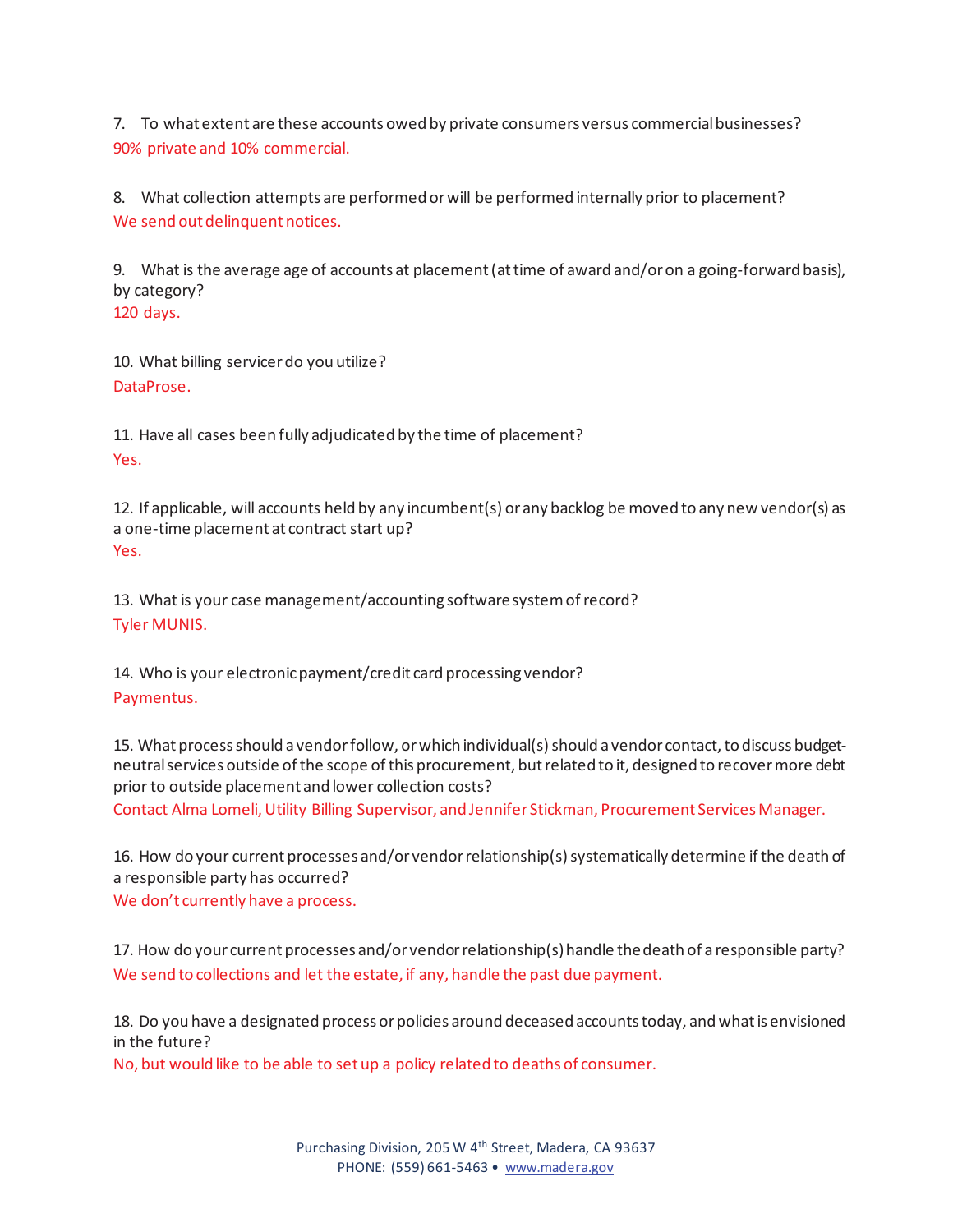19. Do you currently search and file probated estate claims? No.

20. Have you considered an automated tool to identify and file probated estate claims? No.

21. Please confirm if providing legal services is a requirement for contract award? If so, please provide the historical number of accounts placed for legal per year. No.

22. If legal is a requirement would the City consider paying costs? N/A.

23. Please provide the number of accounts that are anticipated to be placed annually for collections by acct type if available.

Pre-pandemic, approximately 20-30 each month.

24. Who is the incumbent? CB Merchant Services

25. What are the historical liquidation rates of incumbent 11.20%

26. What is the current fee rate charged by the incumbent? 19%

27. Is credit reporting required for all accounts placed with the vendor? No.

28. In an average month, how many delinquent accounts does the city anticipate placing with their collection vendor?

Pre-pandemic, 20 to 30 each month.

29. What is the average balance of the accounts? Between \$50 to \$5,000.

30. Tab E has a three-page limit. Since this is the section where respondents are to explain their collection methodology, would the city consider raising this limit to at least six pages? No, however, vendors may be asked for additional information after all proposals are received.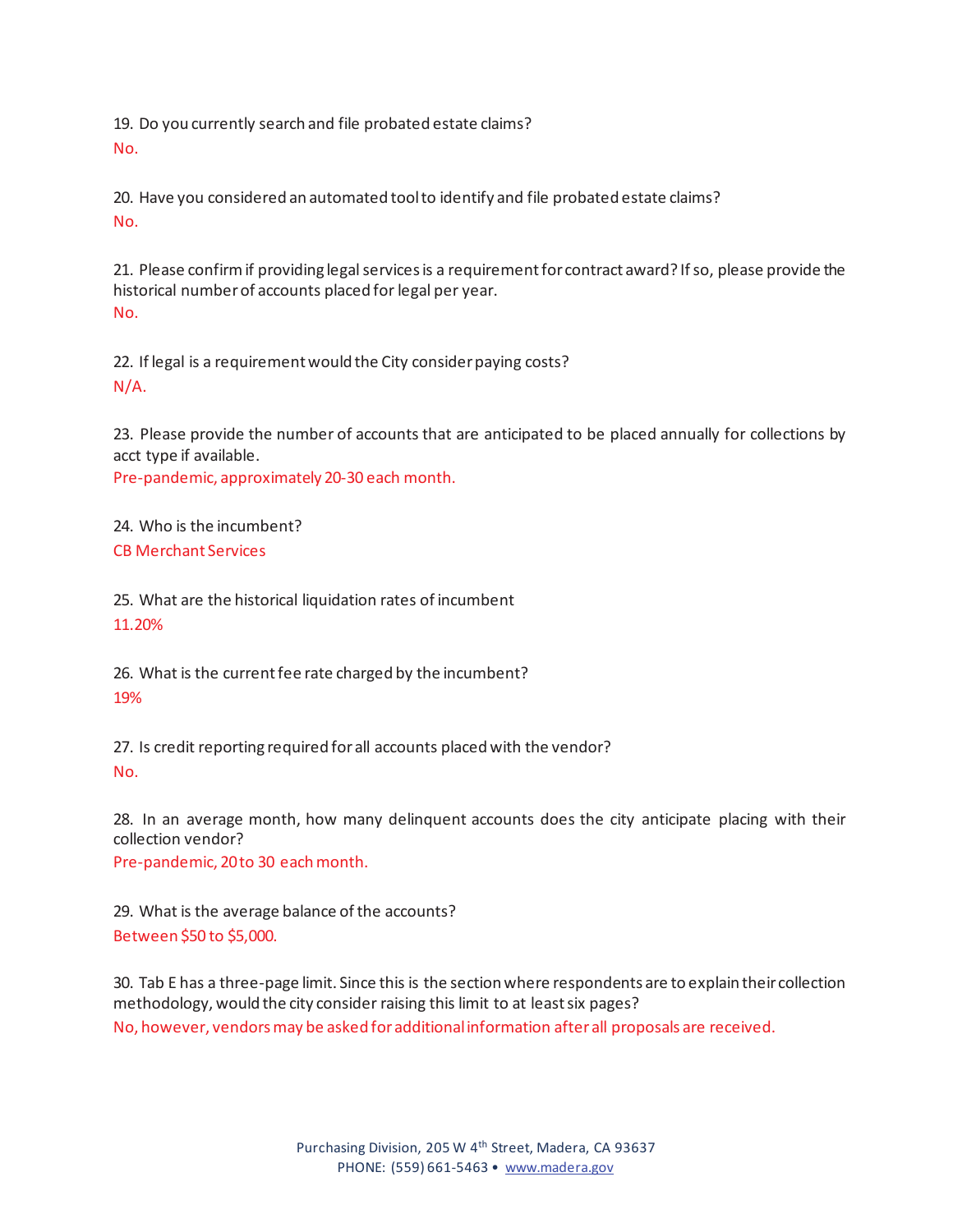31. Are vendors permitted to include exhibits or attachments to proposals, outside the page limit? No, however, vendors may be asked for additional information or to prepare a presentation that would include exhibits and other attachments after all proposals are received.

32. Scope of Work – pages 7-8 – information provided at the time of placement. As of November 2021, federally mandated Regulation F requires agencies provide specific details regarding the payment/adjustment history. Do your placement files currently contain this information and if not, is the City willing to work with the awarded vendor to provide the necessary information? Staff is still gathering information on this question.

33. Scope of Work – page 8 – back-up documentation. When a consumer asks for an itemization of the charges, will the City provide this documentation free of charge or will the agency be responsible for the cost of copying. If charged, what is the rate?

The City will provide detailed documentation free of charge.

34. Insurance Requirements – page 10 – General Liability. Would the City entertain reducing the per occurrence/aggregate requirements to \$1m per occurrence/\$2m aggregate? No.

35. Do you have historical volume numbers (number assigned/dollars assigned) for the portfolios you plan to place?

Yes.

36. Average age of the accounts? 1 to 2 years on some accounts.

37. What does the flow of accounts look like going forward? We expect activity to start increasing now that the pandemic relief and discoonect service moratorium has been lifted.

38. What is the level of collection activity on accounts prior to write off to your agency? (ex: number of phone calls? Collection letters?) Staff is still gathering information on this question.

39. How are you currently assigning your accounts (ex. electronically via secured FTP website; paper)? Paper.

40. Will the awarded vendor have a single point of contact or work with multiple departments? The vendor will work with a couple of individuals from the Finance department.

41. How long have you been with your current vendor? Our contract with our current vendor has expired. We are on a month-to-month. Prior to contract expiration, we were on a three-year contract with our vendor.

> Purchasing Division, 205 W 4<sup>th</sup> Street, Madera, CA 93637 PHONE: (559) 661-5463 • www.madera.gov